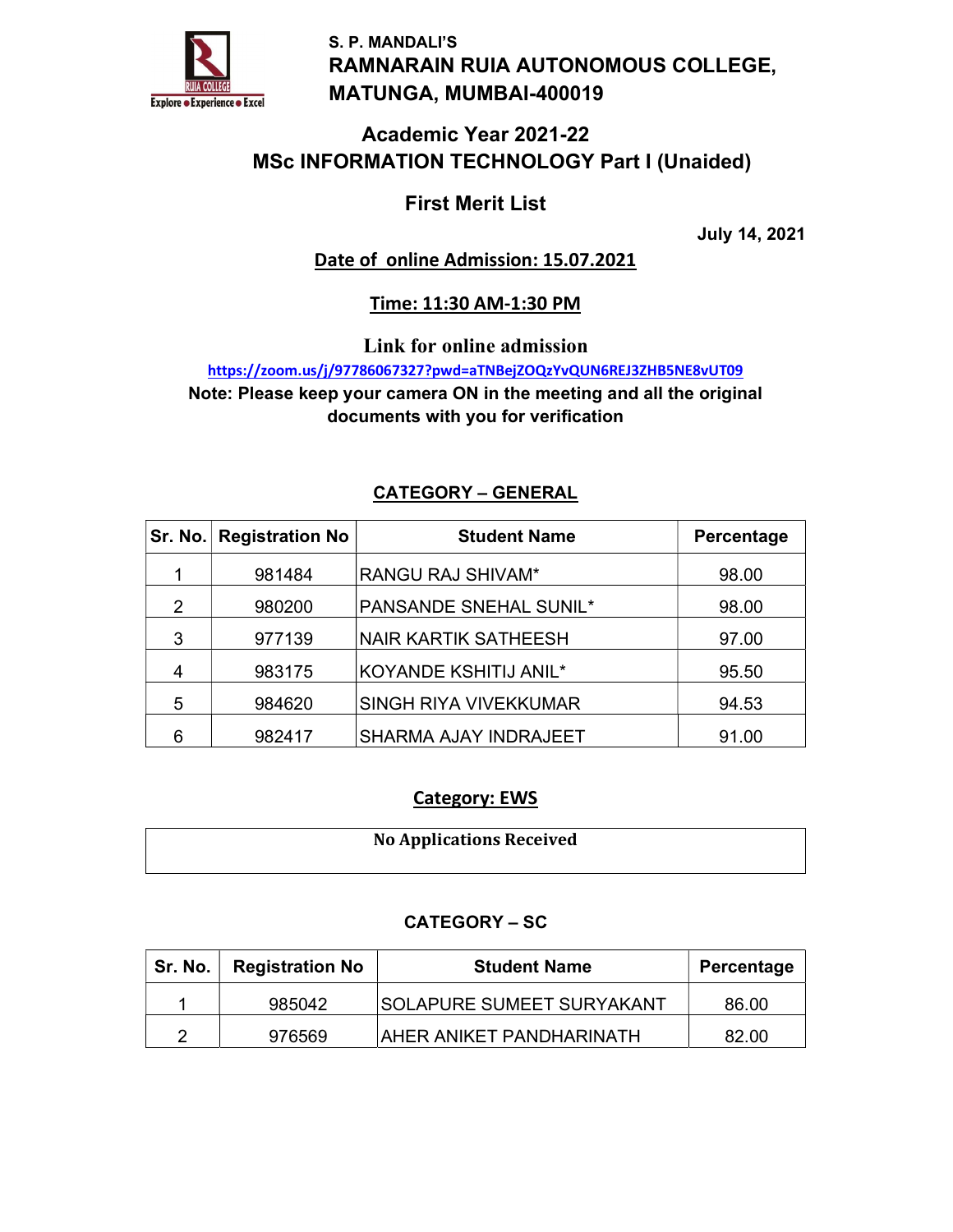

S. P. MANDALI'S RAMNARAIN RUIA AUTONOMOUS COLLEGE, MATUNGA, MUMBAI-400019

# Academic Year 2021-22 MSc INFORMATION TECHNOLOGY Part I (Unaided)

## First Merit List

## Category: ST

No Applications Received

### CATEGORY – OBC

| Sr. No.       | <b>Registration No</b> | <b>Student Name</b>            | Percentage |
|---------------|------------------------|--------------------------------|------------|
|               | 976128                 | WAGHE SANKALP PANDURANG        | 85.60      |
| $\mathcal{P}$ | 983446                 | <b>DHANAWADE ANIKET SUBHAS</b> | 71.87      |
| 3             | 981658                 | <b>BHOIR KALPESH PRAKASH</b>   | 71.07      |

## CATEGORY – VJ+ NT

| Sr. No. | <b>Registration No</b> | <b>Student Name</b>             | Percentage |
|---------|------------------------|---------------------------------|------------|
|         | 984855                 | SHIKALGAR SADIK SHIKALGAR       | 81.33      |
|         |                        | <b>No Applications Received</b> |            |

### CATEGORY – OTHERS

| Sr. No. | <b>Registration No</b> | <b>Student Name</b>          | Percentage |
|---------|------------------------|------------------------------|------------|
|         | 984854                 | <b>ISEMWAL ARCHIT SANJAI</b> | 77.87      |

-----------